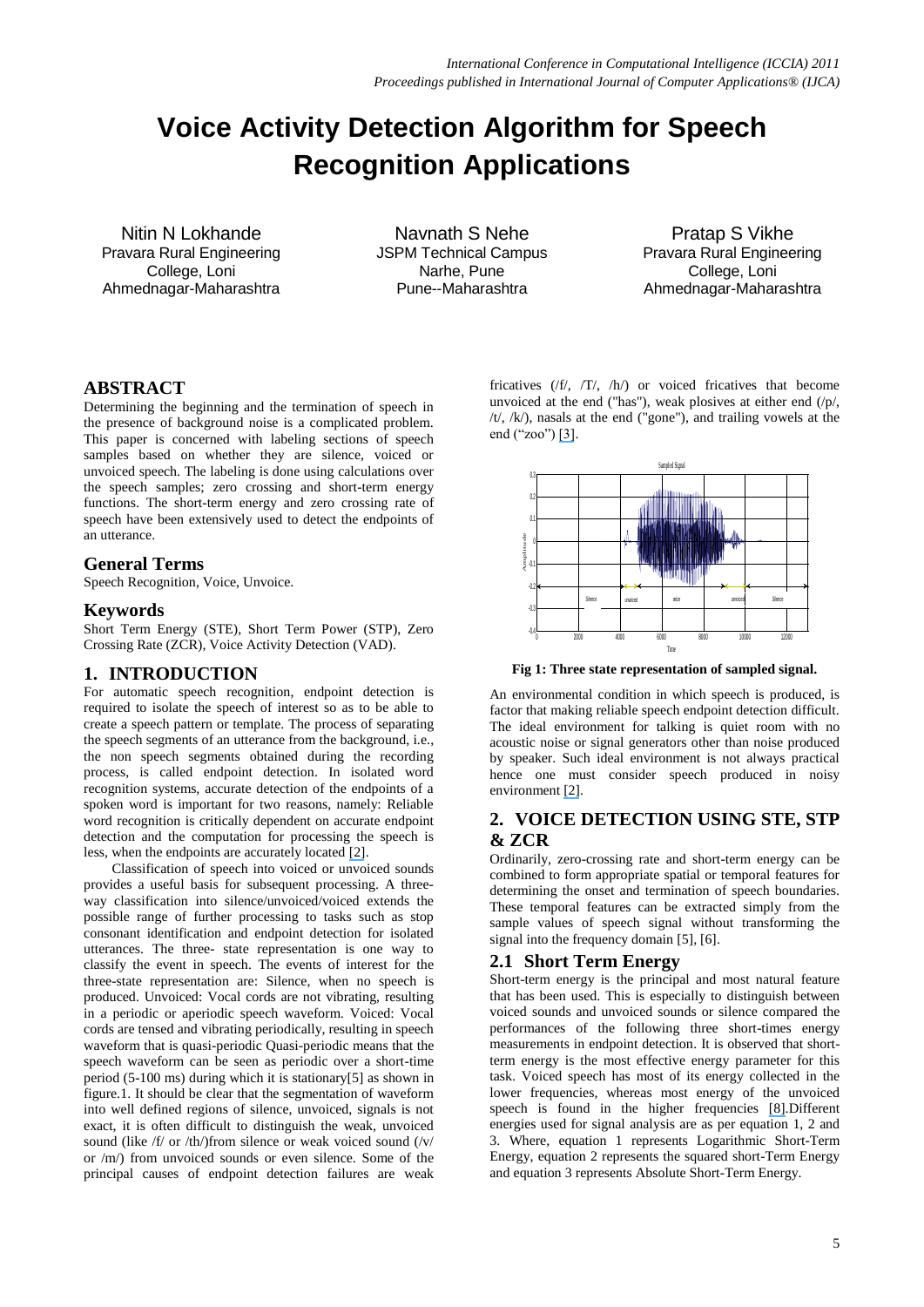$$
E_{\log} = \sum_{n=1}^{N} \log[s(n)^{2}]
$$
 (1)

$$
E_{\text{sqrt}} = \sum_{n=1}^{N} [s(n)^{2}]
$$
 (2)

$$
E_{abs} = \sum_{n=1}^{N} |s(n)|^{2}
$$
 (3)

*N* Length of sampled signal.

The squared short term energy is most suitable, hence used for implementation. For simplicity the frame (block of fixed number of sample) processing used in speech recognition. Instead of calculating this parameter with respect to sample, calculations are done on frame basis. According to this approach the [4];

$$
E_{s1}(m) = \sum_{n=m-L+1}^{M} S(n)^{2}
$$
 (4)

The short term energy estimate will increase when speech is present in signal  $s(n)$ . This is the also case with short term

power estimate only thing that separates by  $\frac{1}{1}$ *L .*

$$
P_{s1}(m) = \frac{1}{L} \sum_{n=m-L+1}^{M} S(n)^{2}
$$
 (5)

#### **2.2 Zero Crossing Rate**

The number of zero-crossings is also a useful temporal feature in speech analysis. It refers to the number of times speech samples change sign in a given frame. The rate at which zerocrossings occur is a simple measure of the frequency content of a narrowband signal. A zero crossing is said to occur if successive samples have different algebraic signs. The rate at which zero crossings occur is a simple measure of the frequency content of a signal. Zero-crossing rate is a measure of number of times in a given time interval/frame that the amplitude of the speech signals passes through a value of zero. The number of zero-crossings, which is also a useful temporal feature in speech analysis, refers to the number of times speech samples change sign in a given frame. This short term zero crossing rates tend to be larger during unvoiced

regions. The multiplication by a factor of  $\frac{1}{x}$  $\overline{L}$  is intended to

take the average value of the zero-crossing measure [6].  
\n
$$
Z_{s1}(m) = \frac{1}{L} \sum_{n=m-L+1}^{M} \left| \frac{\text{sgn}(s(n)) - \text{sgn}(s(n-1))}{2} \right| \tag{6}
$$

Where  $sgn(s(n)) = \frac{+1, s(n) \ge 0}{-1, s(n) < 0}$ 

#### **3. METHODOLOGY**

The algorithm is used as first step in speech recognition system. The database used for experimentation was ZERO to NINE digits in English language. The data was collected from 12 adult speakers out of which six speakers are male & six are female speakers. Each digit was uttered 10 times by each speaker and recorded with sampling frequency 16 kHz. Recording is done using condenser microphone in closed room & clean environment. Block (frame) length is used 320 which correspond to 20ms for 16 KHz.

These measurements need some triggers for making decision about where the utterance begins and where to end .To create a trigger one need some information about the background noise. This is done by using following procedure [4];

*1)* Assuming that first ten blocks are background noise. With this assumption the mean & variance for the measures are calculated. To make a more comfortable approach following function is used;

$$
W_{s1}(m) = P_{s1}(m) \cdot (1 - Z_{s1}(m)) \cdot S_c \tag{7}
$$

Where  $S_c$  scale factor for avoiding small values, in typical application it is 1000 or more.

*2)* The trigger can be described as,

$$
t_w = \mu_w + \alpha \delta_w \tag{8}
$$

The  $\mu_{w}$  mean and  $\delta_{w}$  is the variance for  $W_{s1}(m)$ calculated for first ten blocks.

3) The  $\alpha$  term is constant that have to be fine tuned according to the characteristics of signal. After some testing the following approximation of  $\alpha$  give good voice activation detection according various background noises;

$$
\alpha = 0.3 \cdot \delta_{w}^{-0.92} \tag{9}
$$

*4)* The voice activation detection function is found as

$$
VAD(m) = \begin{cases} 1, W_{s1} \ge t_w \\ 0, W_{s1} < t_w \end{cases} \tag{10}
$$

 $VAD(n)$  Is found as  $VAD(m)$  in the block of measure.

#### **4. EXPERIMENTAL RESULTS**

This algorithm is used to find endpoint of different isolated word i.e. digit (zero to nine) in our experiment uttered by different speakers. It gives fine results over manual endpoint detection of speech signal. Figure.2.shows the sampled speech signal, its STE estimate, STP estimate and ZCR estimate with voice activity detection ,in which part labeled as '1'indicates voice region, while '0' indicates unvoiced and silence region. For programming we have used MATLAB Language.



**Fig 2: Different measures used to find speech content.**